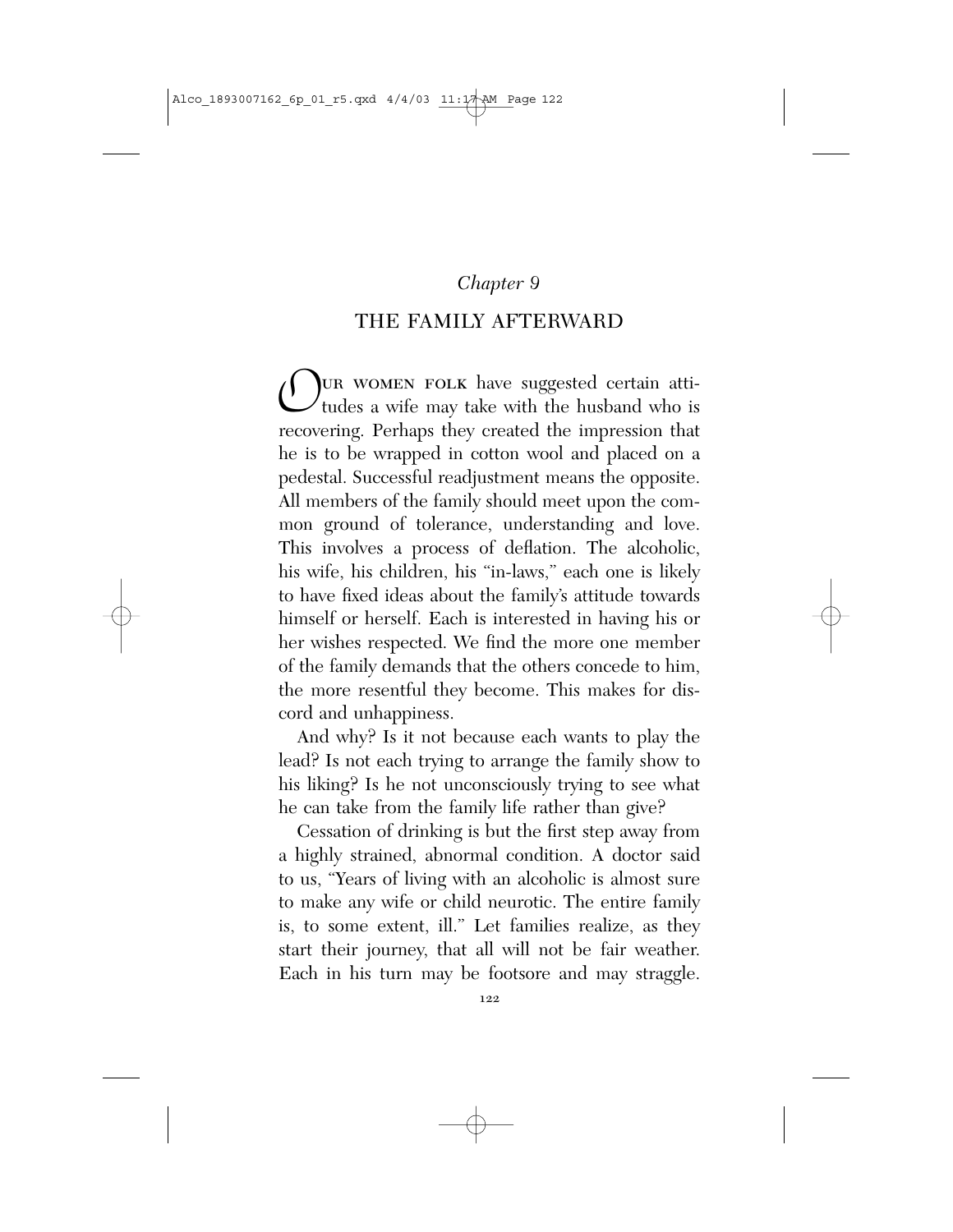There will be alluring shortcuts and by-paths down which they may wander and lose their way.

Suppose we tell you some of the obstacles a family will meet; suppose we suggest how they may be avoided—even converted to good use for others. The family of an alcoholic longs for the return of happiness and security. They remember when father was romantic, thoughtful and successful. Today's life is measured against that of other years and, when it falls short, the family may be unhappy.

Family confidence in dad is rising high. The good old days will soon be back, they think. Sometimes they demand that dad bring them back instantly! God, they believe, almost owes this recompense on a long overdue account. But the head of the house has spent years in pulling down the structures of business, romance, friendship, health—these things are now ruined or damaged. It will take time to clear away the wreck. Though old buildings will eventually be replaced by finer ones, the new structures will take years to complete.

Father knows he is to blame; it may take him many seasons of hard work to be restored financially, but he shouldn't be reproached. Perhaps he will never have much money again. But the wise family will admire him for what he is trying to be, rather than for what he is trying to get.

Now and then the family will be plagued by spectres from the past, for the drinking career of almost every alcoholic has been marked by escapades, funny, humiliating, shameful or tragic. The first impulse will be to bury these skeletons in a dark closet and padlock the door. The family may be possessed by the idea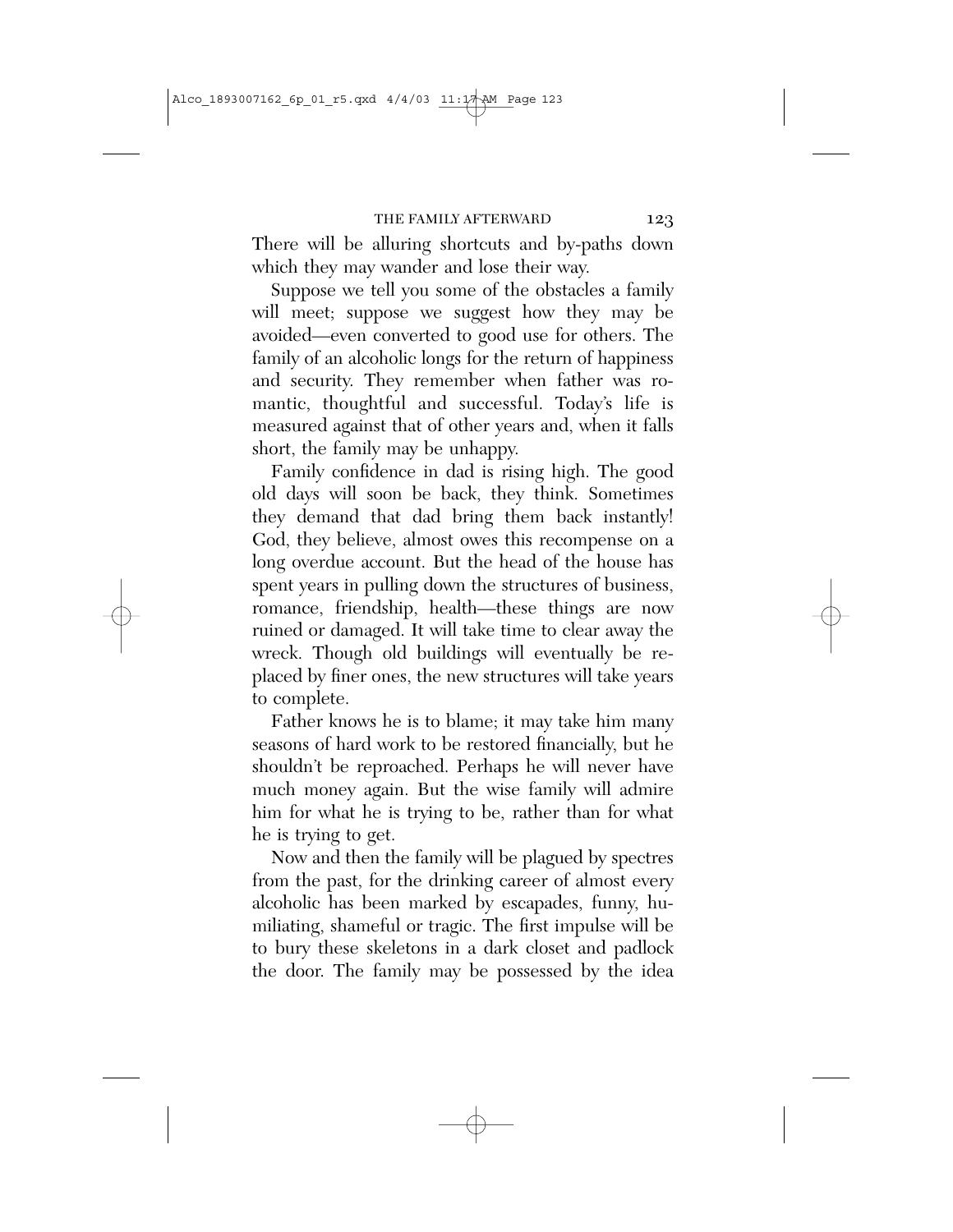that future happiness can be based only upon forgetfulness of the past. We think that such a view is selfcentered and in direct conflict with the new way of living.

Henry Ford once made a wise remark to the effect that experience is the thing of supreme value in life. That is true only if one is willing to turn the past to good account. We grow by our willingness to face and rectify errors and convert them into assets. The alcoholic's past thus becomes the principal asset of the family and frequently it is almost the only one!

This painful past may be of infinite value to other families still struggling with their problem. We think each family which has been relieved owes something to those who have not, and when the occasion requires, each member of it should be only too willing to bring former mistakes, no matter how grievous, out of their hiding places. Showing others who suffer how we were given help is the very thing which makes life seem so worth while to us now. Cling to the thought that, in God's hands, the dark past is the greatest possession you have—the key to life and happiness for others. With it you can avert death and misery for them.

It is possible to dig up past misdeeds so they become a blight, a veritable plague. For example, we know of situations in which the alcoholic or his wife have had love affairs. In the first flush of spiritual experience they forgave each other and drew closer together. The miracle of reconciliation was at hand. Then, under one provocation or another, the aggrieved one would unearth the old affair and angrily cast its ashes about. A few of us have had these growing pains and they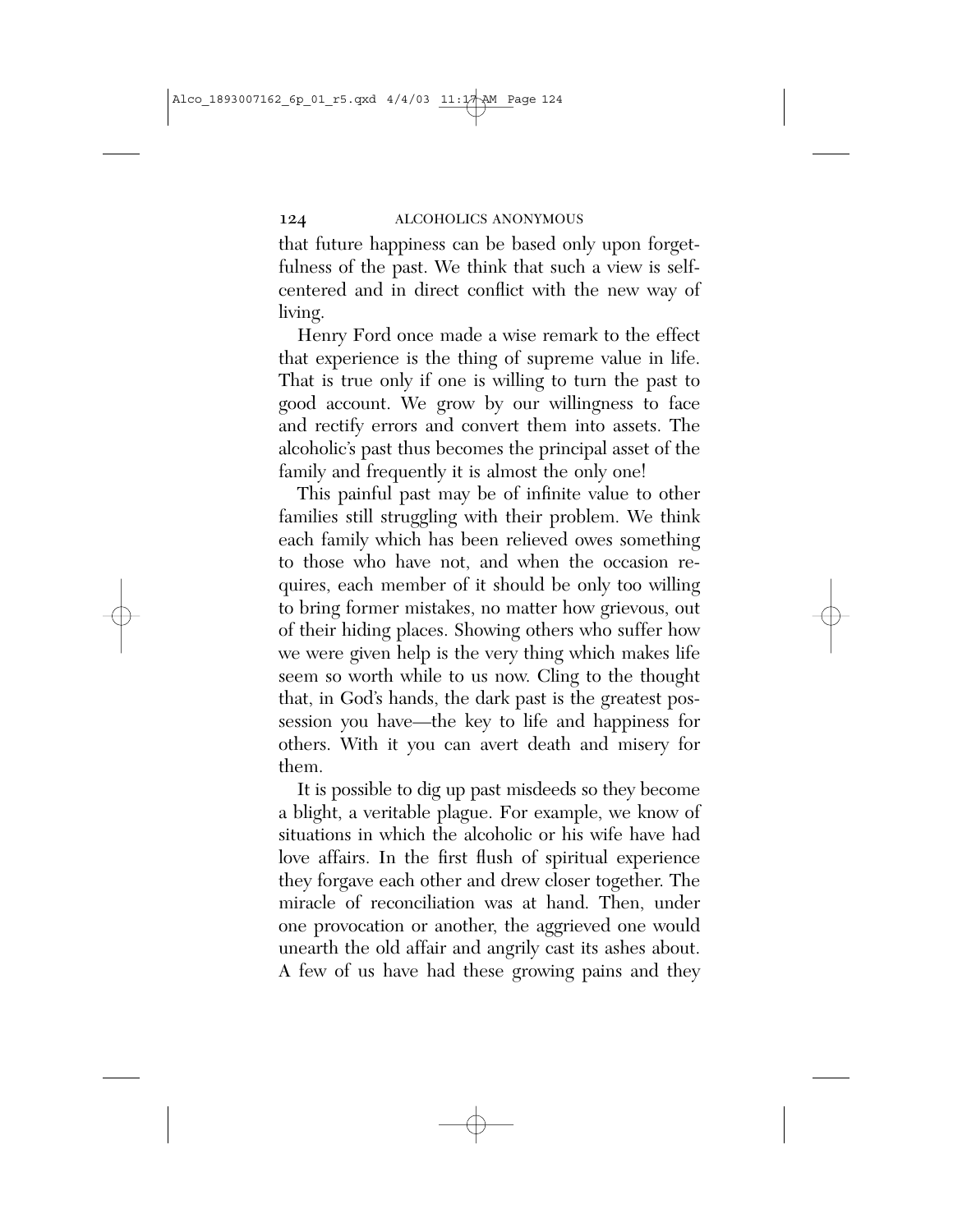hurt a great deal. Husbands and wives have sometimes been obliged to separate for a time until new perspective, new victory over hurt pride could be rewon. In most cases, the alcoholic survived this ordeal without relapse, but not always. So we think that unless some good and useful purpose is to be served, past occurrences should not be discussed.

We families of Alcoholics Anonymous keep few skeletons in the closet. Everyone knows about the others' alcoholic troubles. This is a condition which, in ordinary life, would produce untold grief; there might be scandalous gossip, laughter at the expense of other people, and a tendency to take advantage of intimate information. Among us, these are rare occurrences. We do talk about each other a great deal, but we almost invariably temper such talk by a spirit of love and tolerance.

Another principle we observe carefully is that we do not relate intimate experiences of another person unless we are sure he would approve. We find it better, when possible, to stick to our own stories. A man may criticize or laugh at himself and it will affect others favorably, but criticism or ridicule coming from another often produces the contrary effect. Members of a family should watch such matters carefully, for one careless, inconsiderate remark has been known to raise the very devil. We alcoholics are sensitive people. It takes some of us a long time to outgrow that serious handicap.

Many alcoholics are enthusiasts. They run to extremes. At the beginning of recovery a man will take, as a rule, one of two directions. He may either plunge into a frantic attempt to get on his feet in business, or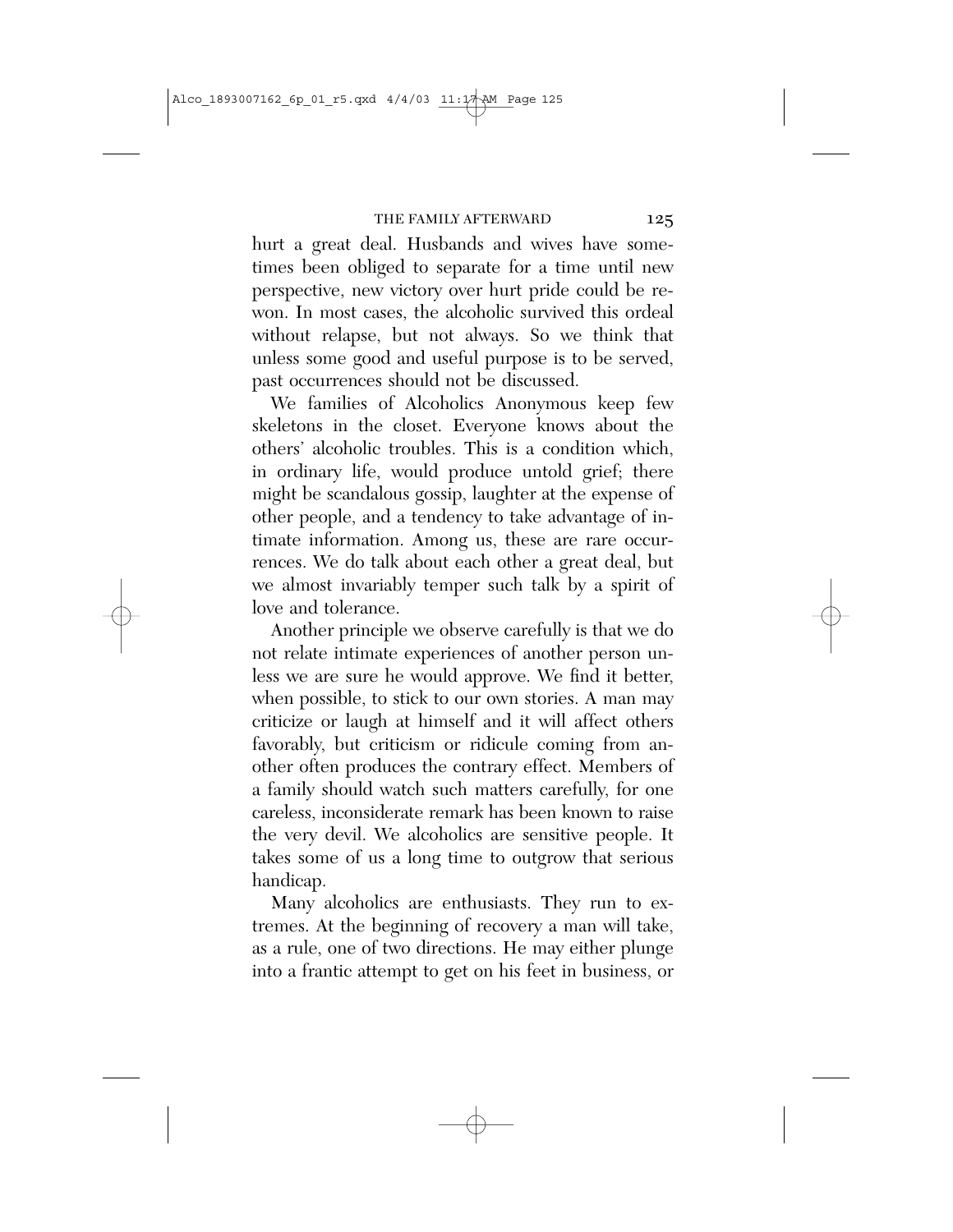he may be so enthralled by his new life that he talks or thinks of little else. In either case certain family problems will arise. With these we have had experience galore.

We think it dangerous if he rushes headlong at his economic problem. The family will be affected also, pleasantly at first, as they feel their money troubles are about to be solved, then not so pleasantly as they find themselves neglected. Dad may be tired at night and preoccupied by day. He may take small interest in the children and may show irritation when reproved for his delinquencies. If not irritable, he may seem dull and boring, not gay and affectionate as the family would like him to be. Mother may complain of inattention. They are all disappointed, and often let him feel it. Beginning with such complaints, a barrier arises. He is straining every nerve to make up for lost time. He is striving to recover fortune and reputation and feels he is doing very well.

Sometimes mother and children don't think so. Having been neglected and misused in the past, they think father owes them more than they are getting. They want him to make a fuss over them. They expect him to give them the nice times they used to have before he drank so much, and to show his contrition for what they suffered. But dad doesn't give freely of himself. Resentment grows. He becomes still less communicative. Sometimes he explodes over a trifle. The family is mystified. They criticize, pointing out how he is falling down on his spiritual program.

This sort of thing can be avoided. Both father and the family are mistaken, though each side may have some justification. It is of little use to argue and only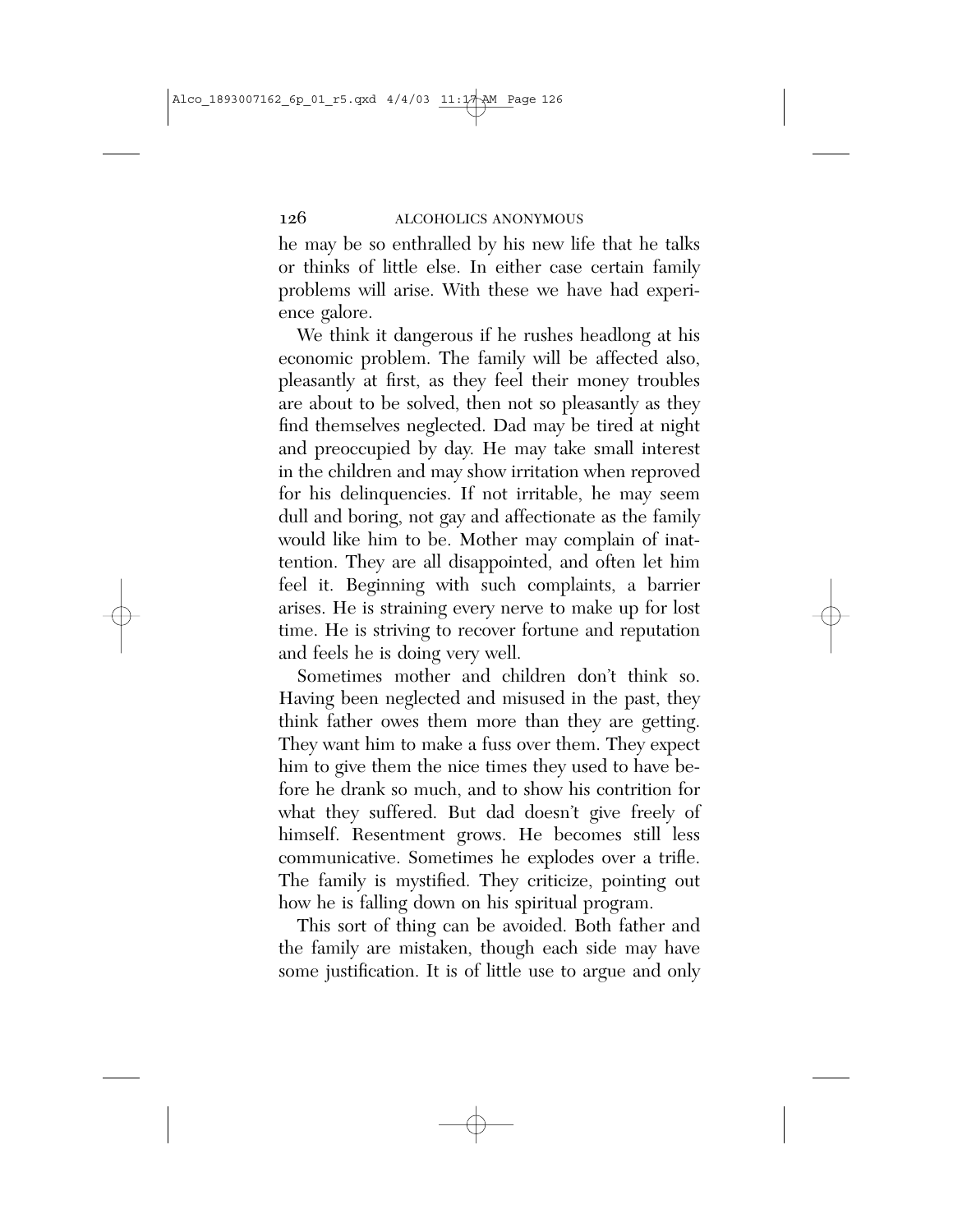makes the impasse worse. The family must realize that dad, though marvelously improved, is still convalescing. They should be thankful he is sober and able to be of this world once more. Let them praise his progress. Let them remember that his drinking wrought all kinds of damage that may take long to repair. If they sense these things, they will not take so seriously his periods of crankiness, depression, or apathy, which will disappear when there is tolerance, love, and spiritual understanding.

The head of the house ought to remember that he is mainly to blame for what befell his home. He can scarcely square the account in his lifetime. But he must see the danger of over-concentration on financial success. Although financial recovery is on the way for many of us, we found we could not place money first. For us, material well-being always followed spiritual progress; it never preceded.

Since the home has suffered more than anything else, it is well that a man exert himself there. He is not likely to get far in any direction if he fails to show unselfishness and love under his own roof. We know there are difficult wives and families, but the man who is getting over alcoholism must remember he did much to make them so.

As each member of a resentful family begins to see his shortcomings and admits them to the others, he lays a basis for helpful discussion. These family talks will be constructive if they can be carried on without heated argument, self-pity, self-justification or resentful criticism. Little by little, mother and children will see they ask too much, and father will see he gives too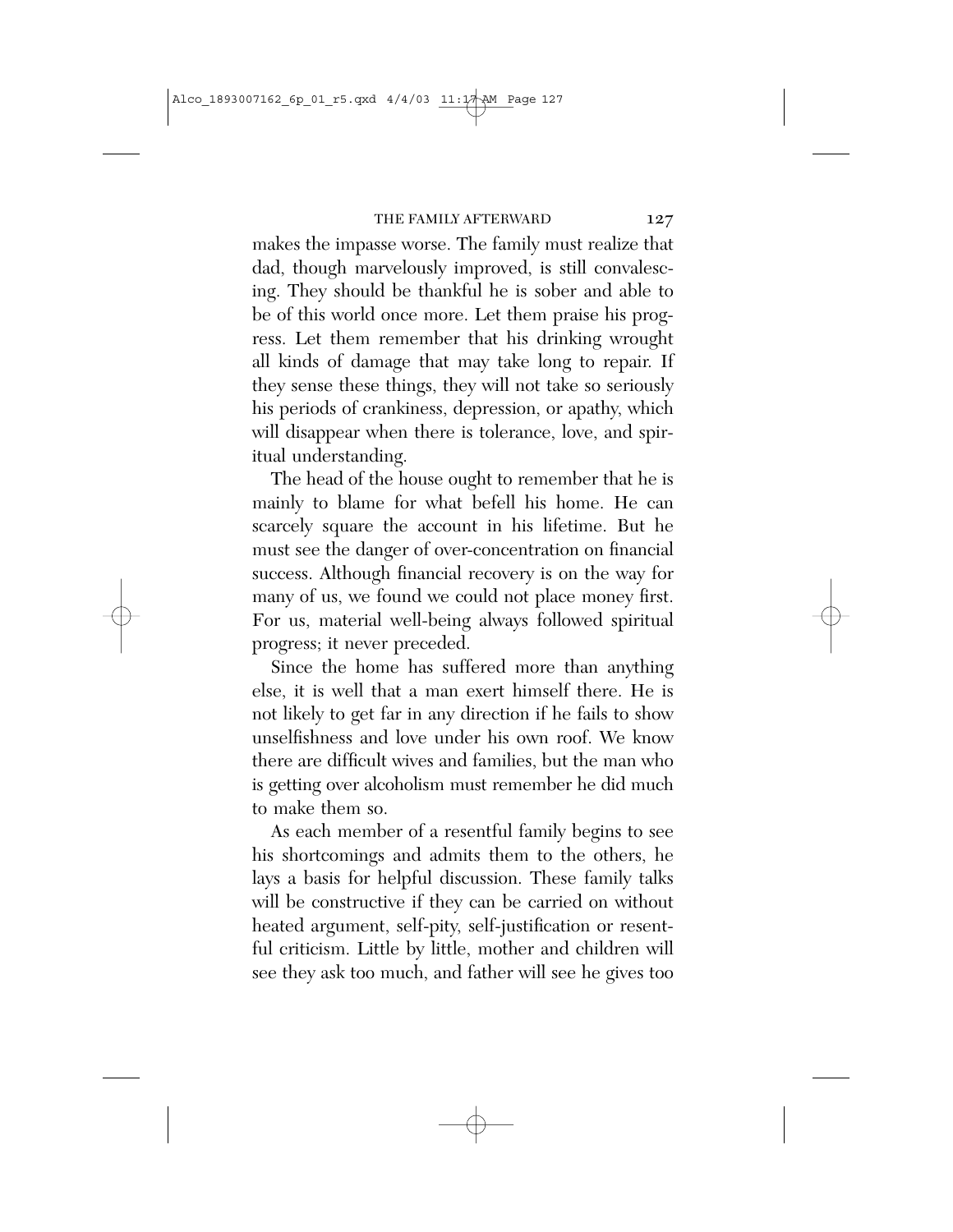little. Giving, rather than getting, will become the guiding principle.

Assume on the other hand that father has, at the outset, a stirring spiritual experience. Overnight, as it were, he is a different man. He becomes a religious enthusiast. He is unable to focus on anything else. As soon as his sobriety begins to be taken as a matter of course, the family may look at their strange new dad with apprehension, then with irritation. There is talk about spiritual matters morning, noon and night. He may demand that the family find God in a hurry, or exhibit amazing indifference to them and say he is above worldly considerations. He may tell mother, who has been religious all her life, that she doesn't know what it's all about, and that she had better get his brand of spirituality while there is yet time.

When father takes this tack, the family may react unfavorably. They may be jealous of a God who has stolen dad's affections. While grateful that he drinks no more, they may not like the idea that God has accomplished the miracle where they failed. They often forget father was beyond human aid. They may not see why their love and devotion did not straighten him out. Dad is not so spiritual after all, they say. If he means to right his past wrongs, why all this concern for everyone in the world but his family? What about his talk that God will take care of them? They suspect father is a bit balmy!

He is not so unbalanced as they might think. Many of us have experienced dad's elation. We have indulged in spiritual intoxication. Like a gaunt prospector, belt drawn in over the last ounce of food, our pick struck gold. Joy at our release from a lifetime of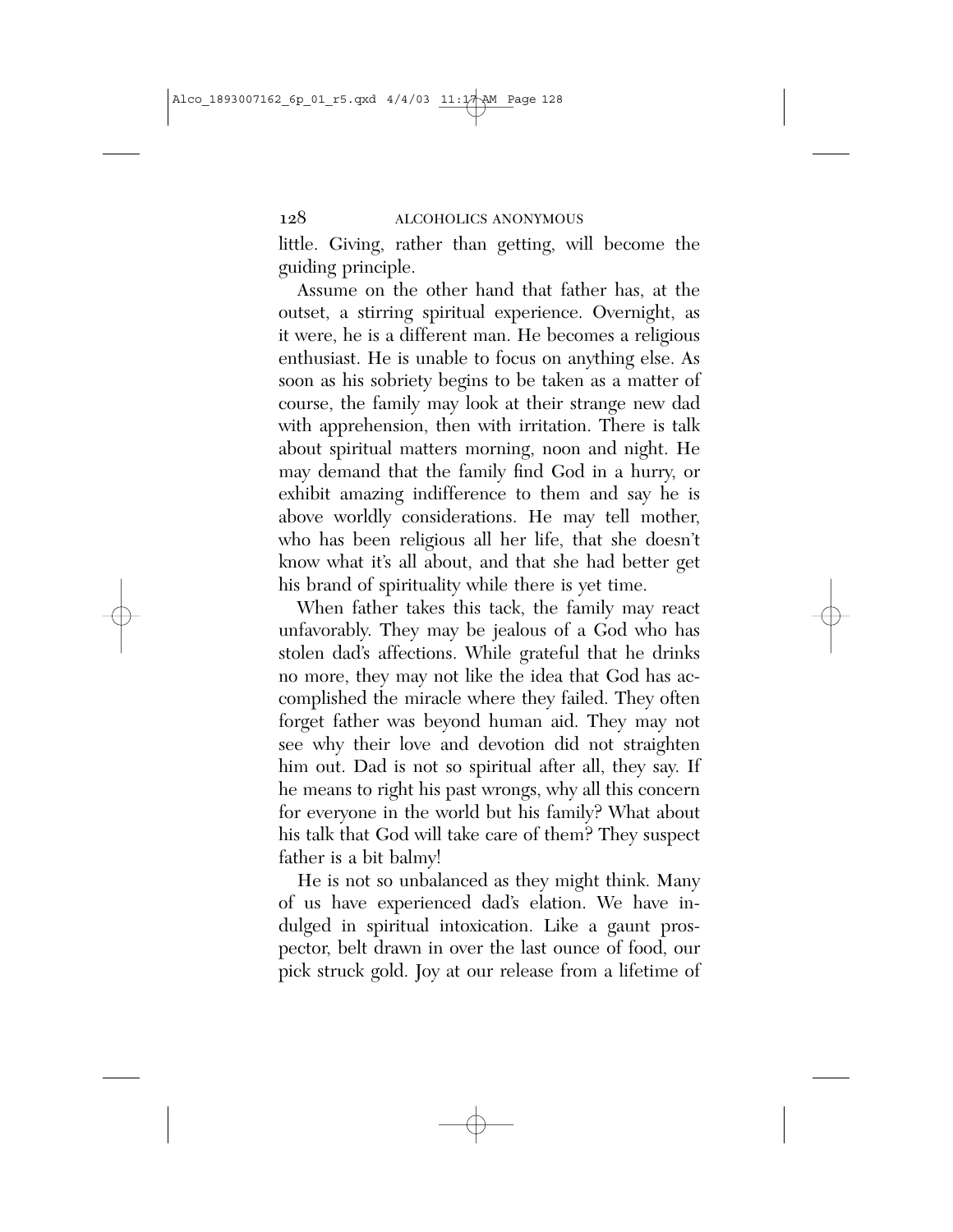frustration knew no bounds. Father feels he has struck something better than gold. For a time he may try to hug the new treasure to himself. He may not see at once that he has barely scratched a limitless lode which will pay dividends only if he mines it for the rest of his life and insists on giving away the entire product.

If the family cooperates, dad will soon see that he is suffering from a distortion of values. He will perceive that his spiritual growth is lopsided, that for an average man like himself, a spiritual life which does not include his family obligations may not be so perfect after all. If the family will appreciate that dad's current behavior is but a phase of his development, all will be well. In the midst of an understanding and sympathetic family, these vagaries of dad's spiritual infancy will quickly disappear.

The opposite may happen should the family condemn and criticize. Dad may feel that for years his drinking has placed him on the wrong side of every argument, but that now he has become a superior person with God on his side. If the family persists in criticism, this fallacy may take a still greater hold on father. Instead of treating the family as he should, he may retreat further into himself and feel he has spiritual justification for so doing.

Though the family does not fully agree with dad's spiritual activities, they should let him have his head. Even if he displays a certain amount of neglect and irresponsibility towards the family, it is well to let him go as far as he likes in helping other alcoholics. During those first days of convalescence, this will do more to insure his sobriety than anything else. Though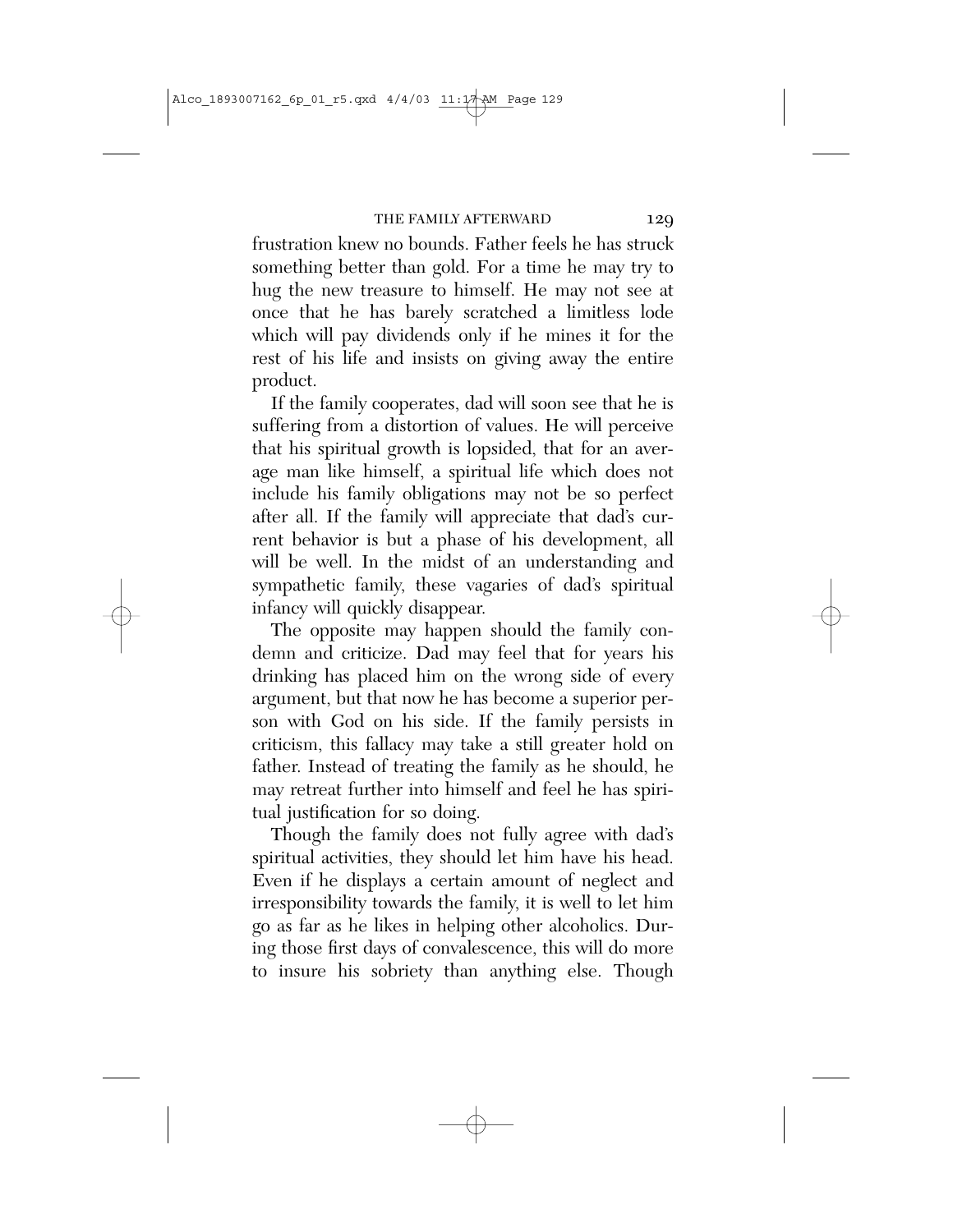some of his manifestations are alarming and disagreeable, we think dad will be on a firmer foundation than the man who is placing business or professional success ahead of spiritual development. He will be less likely to drink again, and anything is preferable to that.

Those of us who have spent much time in the world of spiritual make-believe have eventually seen the childishness of it. This dream world has been replaced by a great sense of purpose, accompanied by a growing consciousness of the power of God in our lives. We have come to believe He would like us to keep our heads in the clouds with Him, but that our feet ought to be firmly planted on earth. That is where our fellow travelers are, and that is where our work must be done. These are the realities for us. We have found nothing incompatible between a powerful spiritual experience and a life of sane and happy usefulness.

One more suggestion: Whether the family has spiritual convictions or not, they may do well to examine the principles by which the alcoholic member is trying to live. They can hardly fail to approve these simple principles, though the head of the house still fails somewhat in practicing them. Nothing will help the man who is off on a spiritual tangent so much as the wife who adopts a sane spiritual program, making a better practical use of it.

There will be other profound changes in the household. Liquor incapacitated father for so many years that mother became head of the house. She met these responsibilities gallantly. By force of circumstances, she was often obliged to treat father as a sick or wayward child. Even when he wanted to assert himself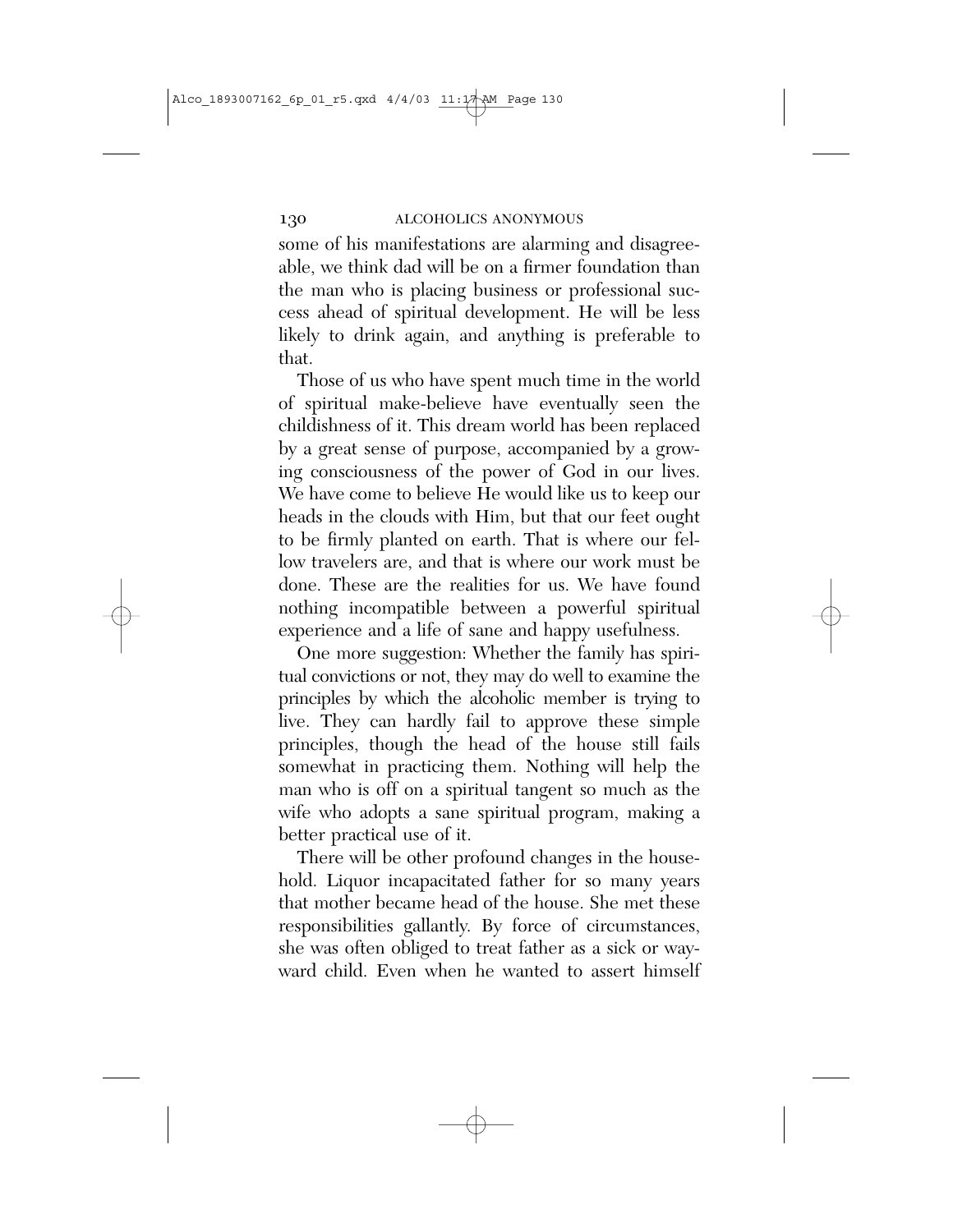he could not, for his drinking placed him constantly in the wrong. Mother made all the plans and gave the directions. When sober, father usually obeyed. Thus mother, through no fault of her own, became accustomed to wearing the family trousers. Father, coming suddenly to life again, often begins to assert himself. This means trouble, unless the family watches for these tendencies in each other and comes to a friendly agreement about them.

Drinking isolates most homes from the outside world. Father may have laid aside for years all normal activities—clubs, civic duties, sports. When he renews interest in such things, a feeling of jealousy may arise. The family may feel they hold a mortgage on dad, so big that no equity should be left for outsiders. Instead of developing new channels of activity for themselves, mother and children demand that he stay home and make up the deficiency.

At the very beginning, the couple ought to frankly face the fact that each will have to yield here and there if the family is going to play an effective part in the new life. Father will necessarily spend much time with other alcoholics, but this activity should be balanced. New acquaintances who know nothing of alcoholism might be made and thoughtful consideration given their needs. The problems of the community might engage attention. Though the family has no religious connections, they may wish to make contact with or take membership in a religious body.

Alcoholics who have derided religious people will be helped by such contacts. Being possessed of a spiritual experience, the alcoholic will find he has much in common with these people, though he may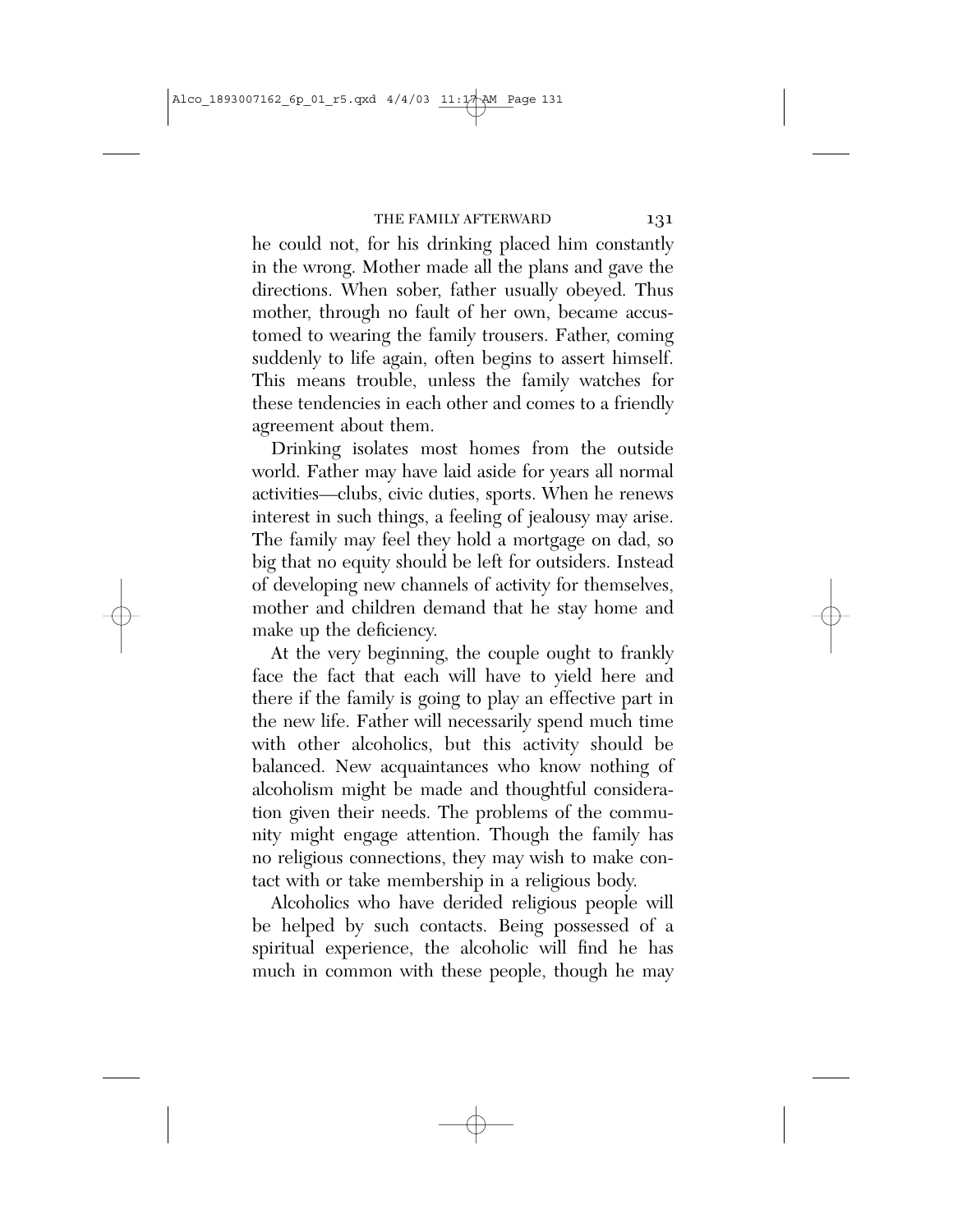differ with them on many matters. If he does not argue about religion, he will make new friends and is sure to find new avenues of usefulness and pleasure. He and his family can be a bright spot in such congregations. He may bring new hope and new courage to many a priest, minister, or rabbi, who gives his all to minister to our troubled world. We intend the foregoing as a helpful suggestion only. So far as we are concerned, there is nothing obligatory about it. As non-denominational people, we cannot make up others' minds for them. Each individual should consult his own conscience.

We have been speaking to you of serious, sometimes tragic things. We have been dealing with alcohol in its worst aspect. But we aren't a glum lot. If newcomers could see no joy or fun in our existence, they wouldn't want it. We absolutely insist on enjoying life. We try not to indulge in cynicism over the state of the nations, nor do we carry the world's troubles on our shoulders. When we see a man sinking into the mire that is alcoholism, we give him first aid and place what we have at his disposal. For his sake, we do recount and almost relive the horrors of our past. But those of us who have tried to shoulder the entire burden and trouble of others find we are soon overcome by them.

So we think cheerfulness and laughter make for usefulness. Outsiders are sometimes shocked when we burst into merriment over a seemingly tragic experience out of the past. But why shouldn't we laugh? We have recovered, and have been given the power to help others.

Everybody knows that those in bad health, and those who seldom play, do not laugh much. So let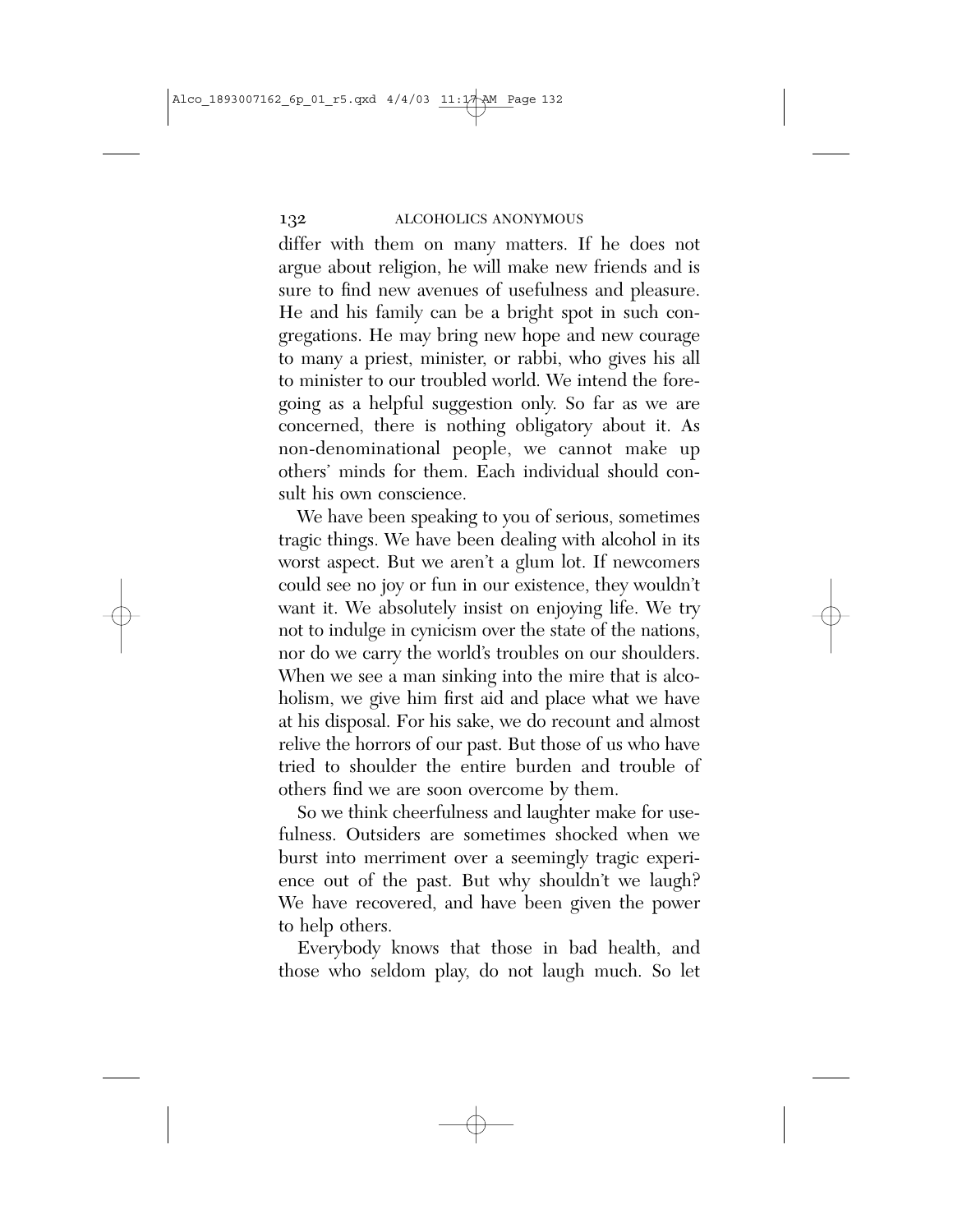each family play together or separately, as much as their circumstances warrant. We are sure God wants us to be happy, joyous, and free. We cannot subscribe to the belief that this life is a vale of tears, though it once was just that for many of us. But it is clear that we made our own misery. God didn't do it. Avoid then, the deliberate manufacture of misery, but if trouble comes, cheerfully capitalize it as an opportunity to demonstrate His omnipotence.

Now about health: A body badly burned by alcohol does not often recover overnight nor do twisted thinking and depression vanish in a twinkling. We are convinced that a spiritual mode of living is a most powerful health restorative. We, who have recovered from serious drinking, are miracles of mental health. But we have seen remarkable transformations in our bodies. Hardly one of our crowd now shows any mark of dissipation.

But this does not mean that we disregard human health measures. God has abundantly supplied this world with fine doctors, psychologists, and practitioners of various kinds. Do not hesitate to take your health problems to such persons. Most of them give freely of themselves, that their fellows may enjoy sound minds and bodies. Try to remember that though God has wrought miracles among us, we should never belittle a good doctor or psychiatrist. Their services are often indispensable in treating a newcomer and in following his case afterward.

One of the many doctors who had the opportunity of reading this book in manuscript form told us that the use of sweets was often helpful, of course depending upon a doctor's advice. He thought all alcoholics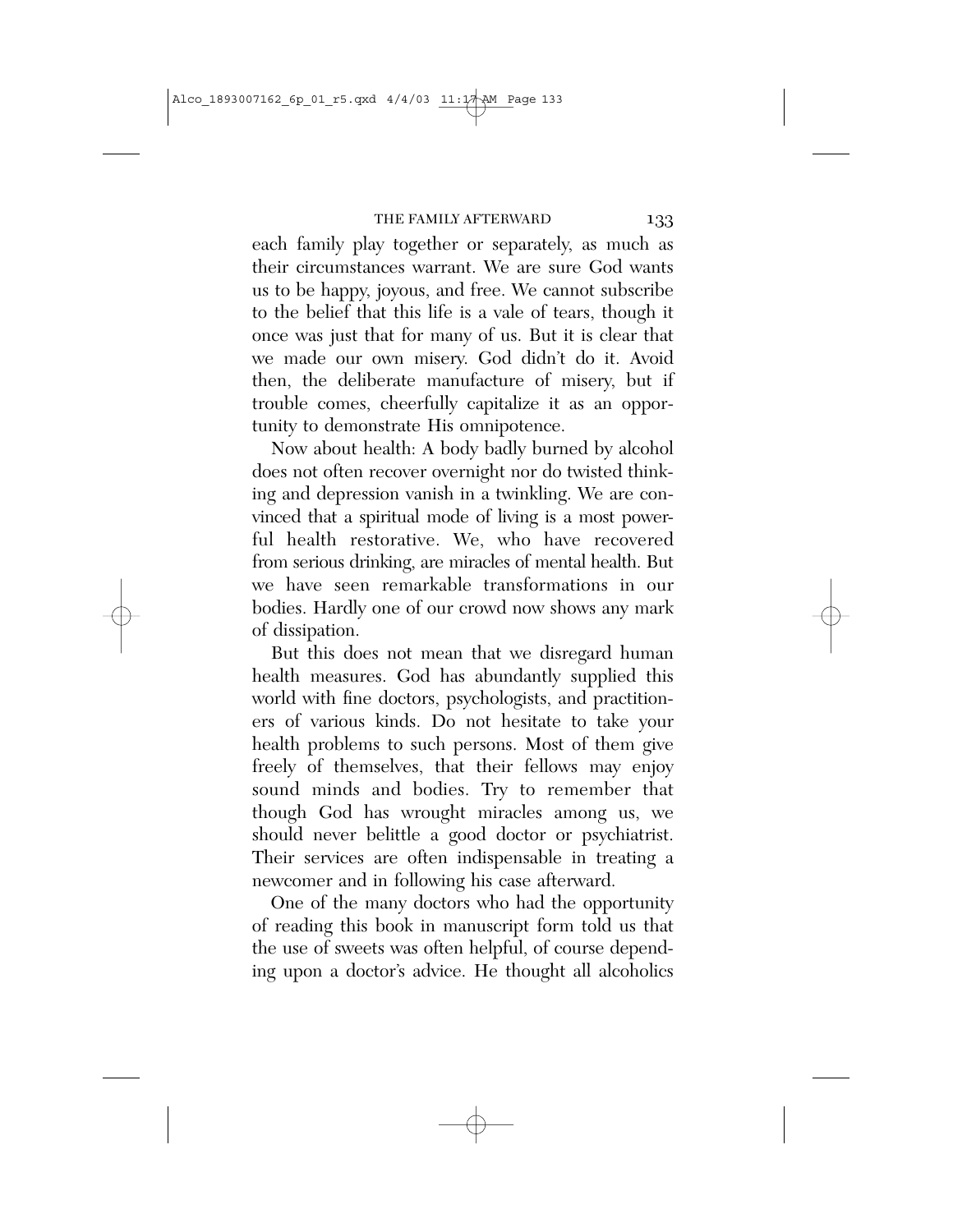should constantly have chocolate available for its quick energy value at times of fatigue. He added that occasionally in the night a vague craving arose which would be satisfied by candy. Many of us have noticed a tendency to eat sweets and have found this practice beneficial.

A word about sex relations. Alcohol is so sexually stimulating to some men that they have over-indulged. Couples are occasionally dismayed to find that when drinking is stopped the man tends to be impotent. Unless the reason is understood, there may be an emotional upset. Some of us had this experience, only to enjoy, in a few months, a finer intimacy than ever. There should be no hesitancy in consulting a doctor or psychologist if the condition persists. We do not know of many cases where this difficulty lasted long.

The alcoholic may find it hard to re-establish friendly relations with his children. Their young minds were impressionable while he was drinking. Without saying so, they may cordially hate him for what he has done to them and to their mother. The children are sometimes dominated by a pathetic hardness and cynicism. They cannot seem to forgive and forget. This may hang on for months, long after their mother has accepted dad's new way of living and thinking.

In time they will see that he is a new man and in their own way they will let him know it. When this happens, they can be invited to join in morning meditation and then they can take part in the daily discussion without rancor or bias. From that point on, progress will be rapid. Marvelous results often follow such a reunion.